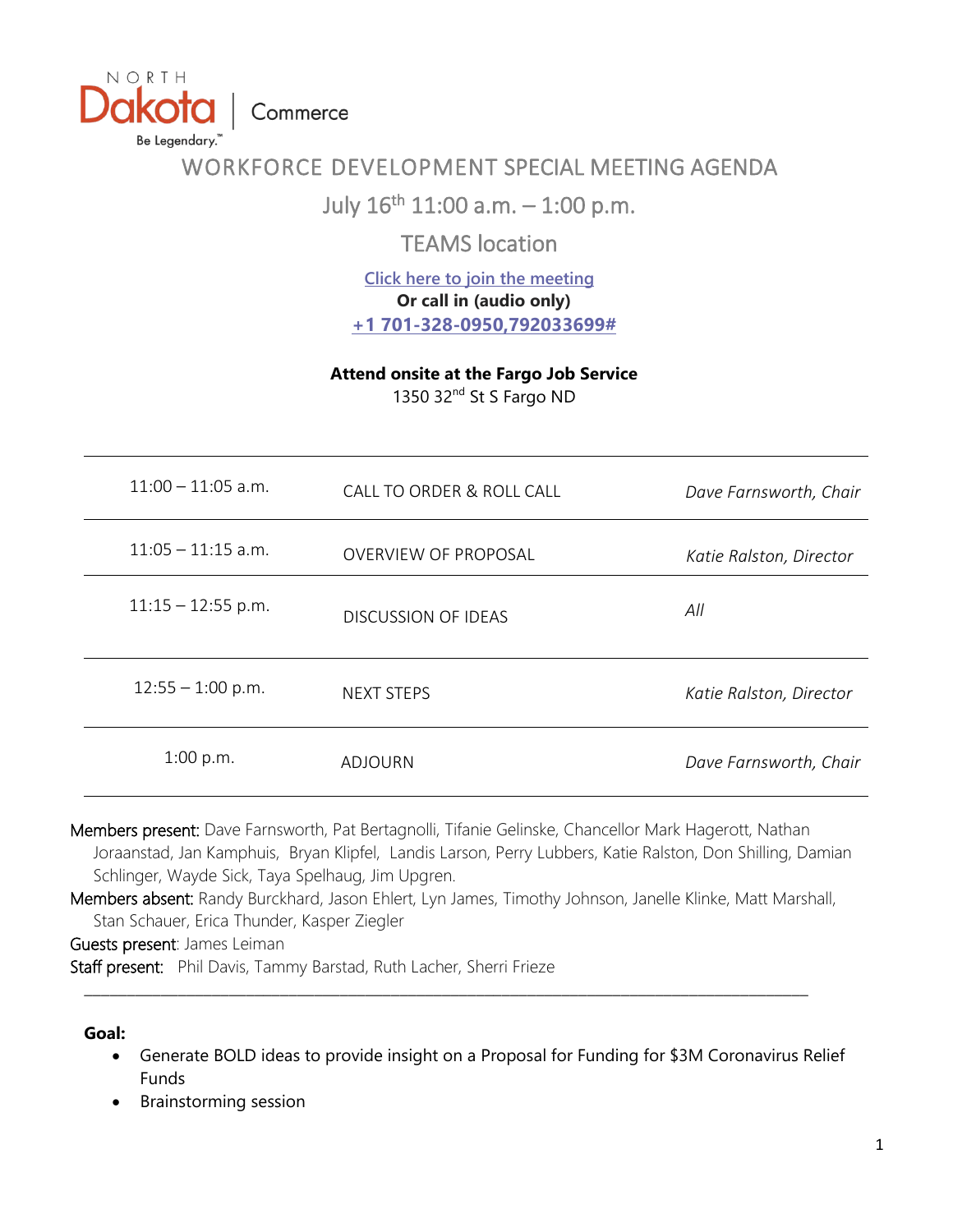### **Parameters:**

- One-time spending that does not grow government and does not increase permanent FTEs
- Leverage private sector support or provide a high return on investment
- Address a state or regional problem
- Provide lasting impact of citizens of ND.

### **Areas of Focus:**

- Present Recruitment
- Future: Retention, Training and Removing Barriers.

## **Timeline:**

- Funds obligated by December 31, 2024
- Spent by December 31, 2026
- **Proposal to be completed by next week - 8 days to get to the Governor's Office.**
- Each cabinet member has the opportunity to bring ideas back to the Governor also, this being the first step and the legislators to accept the funding is the  $2^{nd}$  step.

## **Current ideas**

- Regional Funding model
- Relocation incentivization package
- International and domestic recruitment offices/field team
- Retention incentive for nurses to stay once they are hired
	- o 2 year incentive
	- o 3 year incentive
- State contract with a marketing agency, to help companies tell story to promote their communities and culture.
- Community daycare issue to be addressed before people can move to ND, for work.
- Des Moines, IA has a college campus recruiter onsite, that works to promote their city and retain the graduates.
- Work with local EDCs for community needs with workforce, daycare, housing
- Find the GOOD LIFE Campaign a revisit of the campaign, that was used to recruit workforce to ND in the Minneapolis and Chicago area.
- Market/advertise in states that have workforce moving in from ND.
- Regional funding, working with individual businesses and matching program that help to get the employee recruited. Keep the regional concept with matching dollar, creating a long-term solution with recruitment of our high school students.
- Leverage well education people in accordance with federal accordance to bring in foreigners.
- Get more comfortable with immigration, recruitment and pay for visas, green card.
- Go Big and Bold, not conventional, otherwise we won't fill the workforce need soon enough.
- Needs to be multi-dimensional in the areas we struggle in.
- The push for more two-year programs, brough into the schools, more by career advisors, travelling speakers/advisors.
- Grand Forks incentive after the flood/fire in the 80s was free college tuition
- Refund adoption expenses